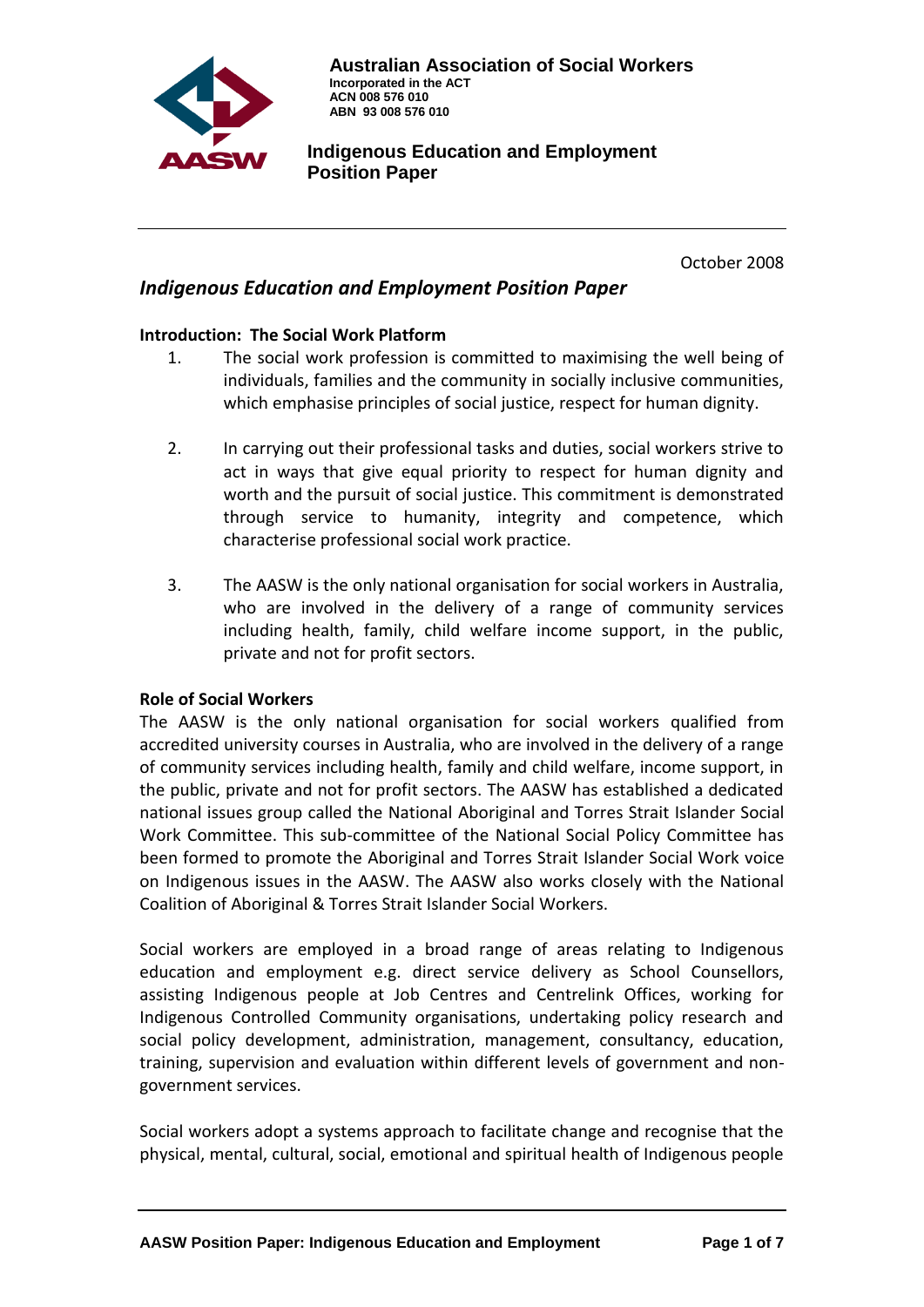

and communities can impact greatly on their educational aspirations and achievements and ability to engage in meaningful work.

Social workers strive to understand the importance of land and culture to indigenous people and the role these can play in motivating Indigenous people to engage in the education system and to seek meaningful work.

### **Policy Context**

An appropriate policy response recognises the unique cultural traditions of Indigenous Australians and the links many Indigenous people have to their land and communities. 81% of the Indigenous population in the Northern Territory and 41% of the Indigenous population in WA live in remote and very remote communities and many Indigenous people living in these remote areas find it difficult to move away from their communities to attend school, complete a secondary education or gain employment.

Appropriate Indigenous education and employment policy recognises that many Indigenous people experience lack of access to a range of education and employment opportunities due to isolation, cultural differences, language and health barriers.

Appropriate Indigenous education policy recognises there is a shortage of classrooms and education facilities for the current enrolment of students in remote Indigenous communities. There is a lack of qualified, experienced teachers, including bilingual teachers and assistant teachers, to provide a quality, learning environment. There is also a high teacher turnover in remote communities due to short-term employment contracts, lack of housing, stressful working conditions and lack of support and funding. Many Indigenous children will have experienced trauma and abuse and have health problems, such as hearing loss, that require additional support.

Appropriate Indigenous education policy recognises the vital importance of engaging Indigenous parents and local staff to improve Indigenous school attendance.

Appropriate Indigenous education and employment policy listens to what Indigenous communities say works for them, is evidence based and adopts a bottom-up community development approach rather than a top-down approach to policy formulation and service delivery.

Whilst 31% of Indigenous people live in the major Australian cities, many do not access mainstream health, education or employment services and often live in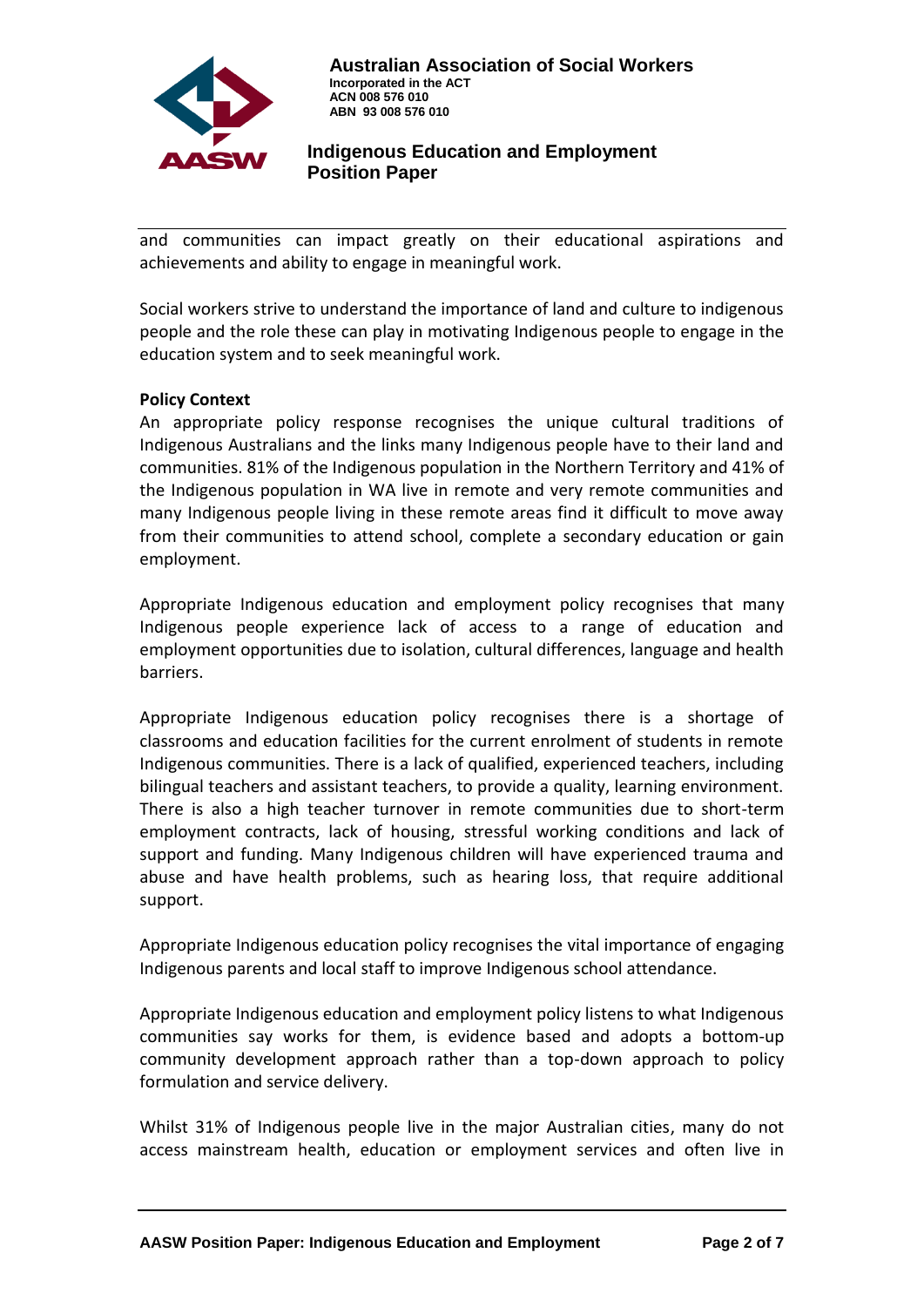

overcrowded conditions impacting on educational attainment and employment status.

#### *Current Issues in Indigenous Employment and Education*

Because of the range of health, housing, economic issues and other indicators of social disadvantage facing many Indigenous individuals and communities, Indigenous educational attainment and employment status lags behind that of the non-Indigenous Australian population.

Indigenous people are disadvantaged across a range of socio-economic indicators. The most recent Census reported that:

- $\div$  Indigenous Australians experience lower incomes than non-Indigenous Australians, higher rates of unemployment and lower rates of home ownership all of which can impact on a person's educational outcomes.
- \* Mortality rates of Indigenous people are almost three times the rate for non-Indigenous people in Queensland, Western Australia, South Australia and the Northern Territory. This high mortality rate impacts on the time spent in mourning deaths and the expense of funerals that in turn impacts on time available to pursue education and employment opportunities, particularly in remote and very remote Indigenous communities.
- ❖ Indigenous people are half as likely to complete Year 12 as non-Indigenous people.
- \* Remote Indigenous communities have the highest rates of unemployment and lowest levels of education.
- $\cdot$  Around 25% of the Indigenous Australian population live in areas classified as remote or very remote, compared with only 2% of the non-Indigenous population. This isolation and remoteness impinges on access to and quality of education and availability of work opportunities for those Indigenous people in remote areas.
- A much greater proportion of the Indigenous Australian population is in the age groups 10 - 14 years, compared to corresponding proportions in the non-Indigenous population. 39% and 37% of the Indigenous population in the Northern Territory and Queensland respectively are under 15 years of age. This has significant policy implications for increased demand on education, as well as housing and health services.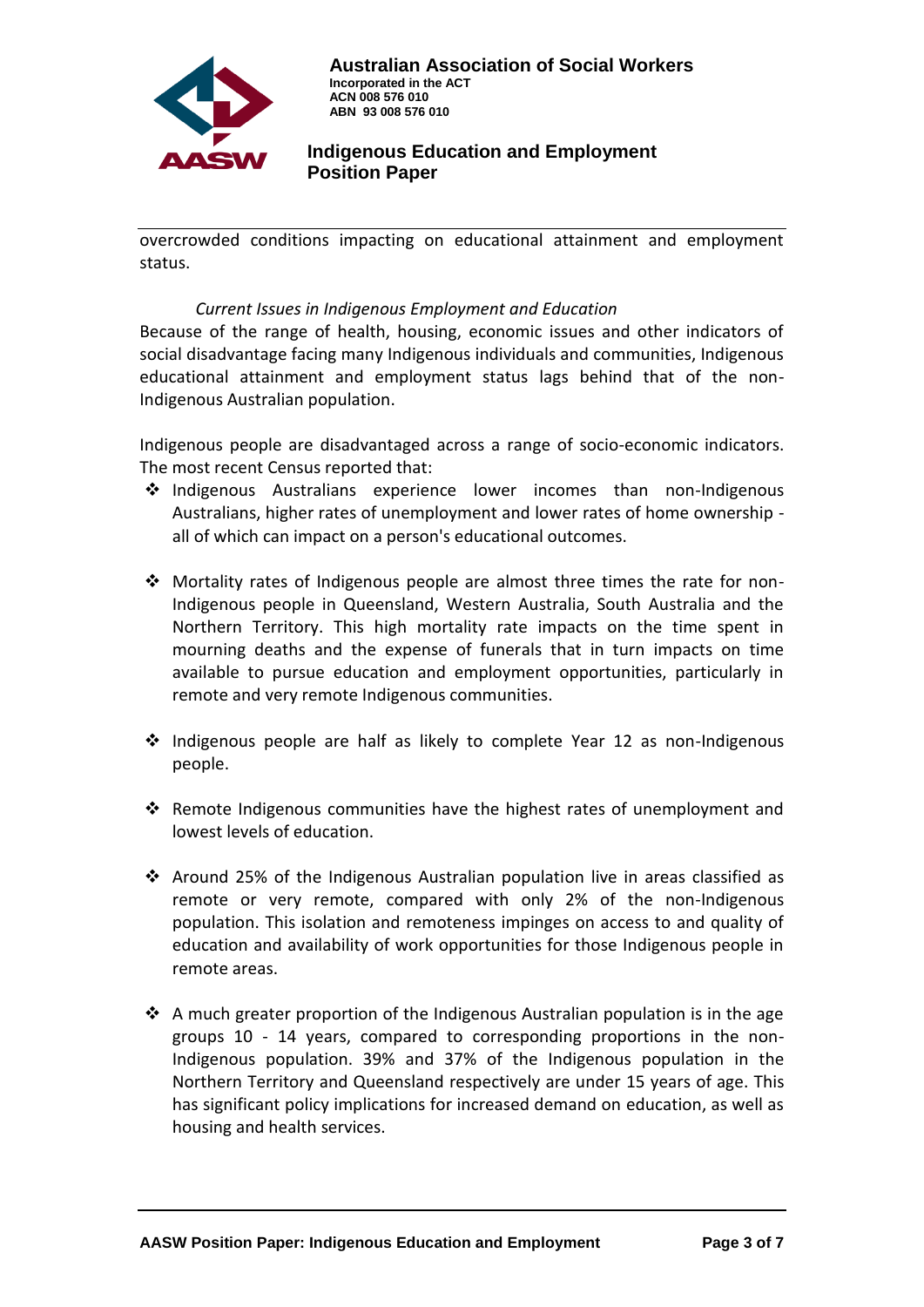

- \* The Northern Territory has the highest Indigenous teenage fertility rate in Australia. This presents significant policy implications for education as well as health services, as having children younger can be an impediment to staying in education and getting a job.
- $\cdot$  In the Northern Territory almost half the Indigenous people counted as being employed are on the Community Development Employment Program (CDEP). However if Indigenous people are not in the workforce they may be meaningfully engaged in looking after family or caring for country. This has policy implications for Indigenous work life balance, as many Indigenous people living in remote communities do not necessarily wish to be engaged in full-time work as many have strong obligations to care for family and country.
- $\div$  There are serious weaknesses in education facilities in Aboriginal communities, including lack of access to schools in many communities and an inadequate supply of classrooms and teachers in others. 94% of Aboriginal communities in the Northern Territory have no preschool, 56% have no secondary school and 27% have a local primary school more than 50km away.
- $\div$  Poor educational attainment and employment outcomes for Indigenous Australians need to be understood within the historical and cultural contexts of colonisation and cultural dislocation, and resultant inter-generational trauma.

### **Recommendations**

The AASW recognises that education needs to be culturally appropriate and relevant, recognising cultural learning, including lifestyles and cultural knowledge expected from childhood and that Indigenous people have a number of cultural obligations that may impinge on attendance at school and work.

**The AASW calls** on governments to recognise the importance of Indigenous community controlled education and employment initiatives and community based solutions for alternative employment and development such as harvesting wildlife, indigenous arts, caring for country.

**The AASW calls** on governments to recognise the need for a joint government/Indigenous mutual understanding of Indigenous education and employment policy to achieve any significant improvements to the levels of Indigenous education and employment.

**The AASW calls** on governments to recognise that policy decisions need to be based on a good evidence base and what works well in one community may not necessarily work well in another. An aunty, cousin or grandparent is often the person looking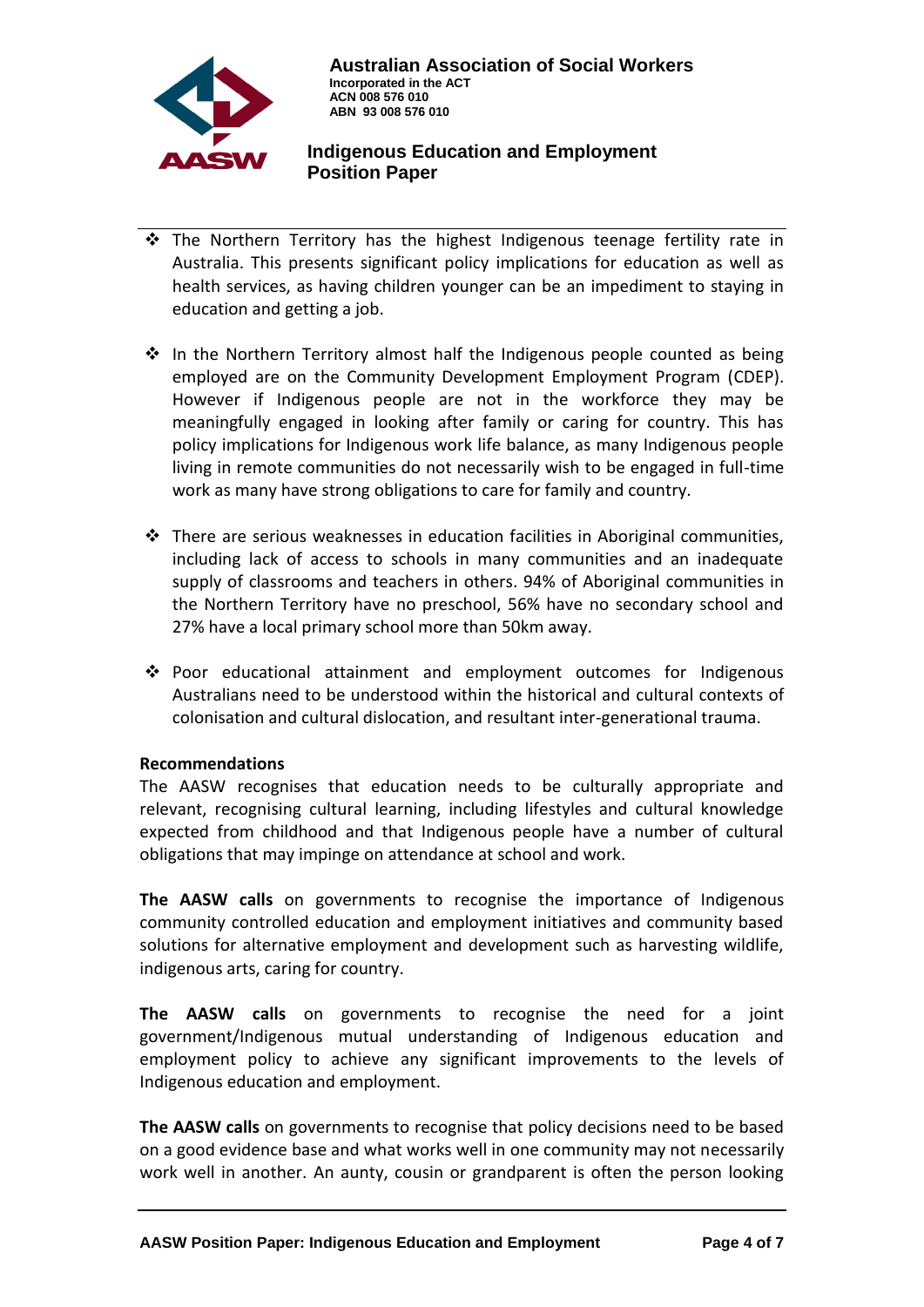

after school children in extended Indigenous families, a situation far less likely in non-Indigenous households.

The AASW recognises that Indigenous people need sustainable livelihoods. There is a role in some remote Indigenous communities for the Community Development Employment Program (CDEP) to provide some autonomy and a lump sum of finance for the community to assist with options for community controlled development programs in areas such as education, housing and other community infrastructure whilst providing Indigenous people with the flexibility and time for cultural obligations.

**The AASW supports** flexible funding arrangements to include training and mentorship for Indigenous people as a motivation towards employment

**The AASW calls** on governments to recognise that feeling positive and having confidence is the pathway towards improving the education and employment status of Indigenous people.

**The AASW supports** strategies to address intergenerational trauma to assist individuals and communities grow in self-esteem and confidence necessary for achieving educational and employment outcomes.

#### **Conclusion**

The AASW considers that improvements to the education and employment status of Indigenous Australians will not be achieved without improvements to a range of socio-economic conditions in Indigenous communities including adequate housing, sanitation, clean water, availability of fresh food and access to a range of health services.

The AASW supports increased funding to culturally appropriate Indigenous controlled education facilities and increased training and mentorship to assist Indigenous people to be meaningfully employed on their land where they have strong cultural associations.

Improving Indigenous quality of life, increasing Indigenous educational attainment and workforce participation has significant economic benefits for the whole Australian economy.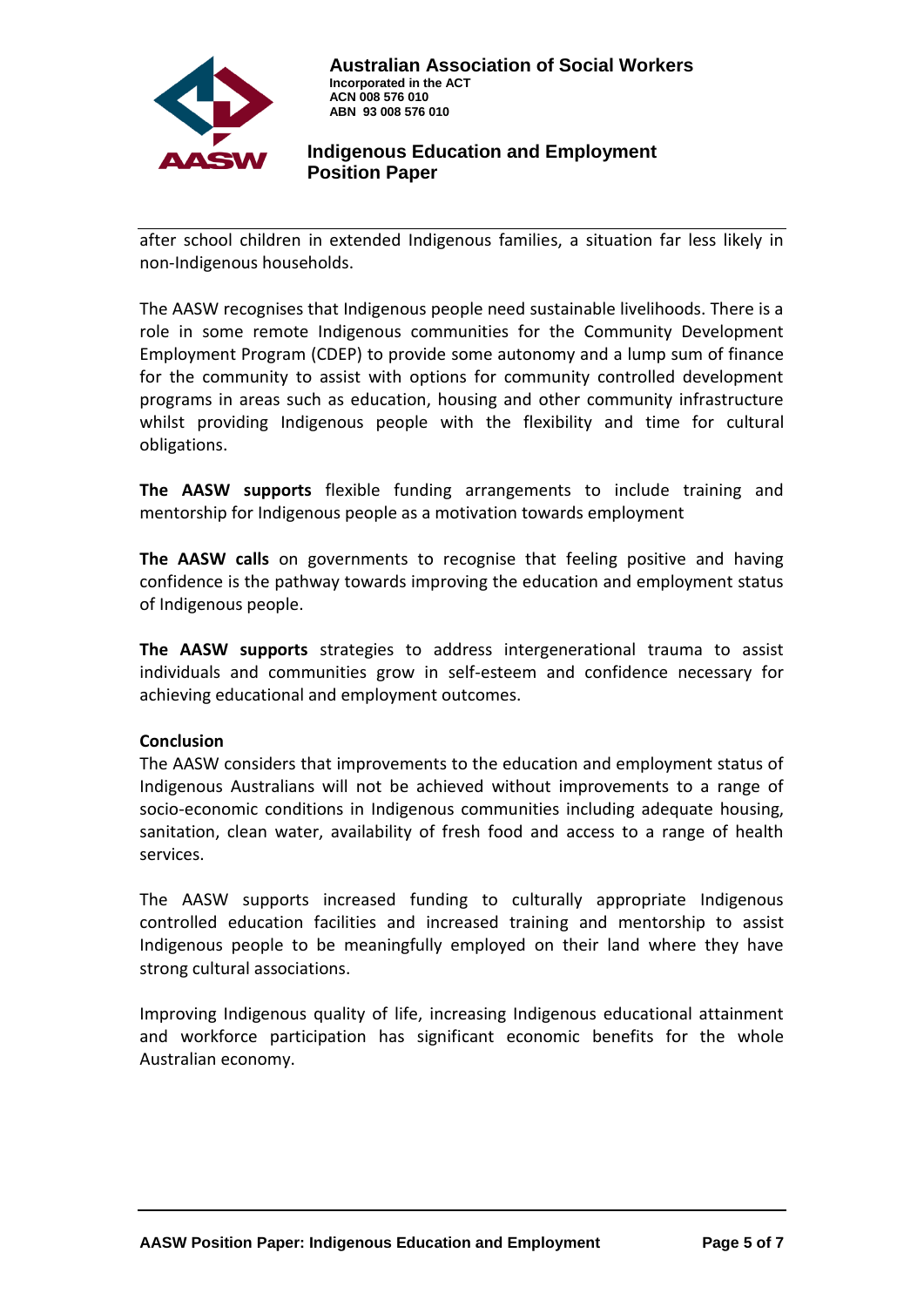

#### **References**

Access Economics (2008) **An Overview of the Economic Impact of Indigenous Disadvantage***.* Reconciliation Australia: Canberra

Australian Bureau of Statistics (2008) **The Health and Welfare of Australia's Aboriginal and Torres Strait Islander Peoples.** Australian Bureau of Statistics: Canberra

Australian Education Union (2007) **Education is the Key: An Education Future for Indigenous Communities in the Northern Territory***.* Australian Education Union: Melbourne

Australian Government (2008) **Increasing Indigenous Economic Opportunity: A Discussion Paper on the Future of the Community Development Employment Program and Indigenous Employment Programs**. Department of Education, Employment and Workplace Relations: Canberra

Combined Aboriginal Organisations of the Northern Territory (2007) **A Proposed Emergency Response and Development Plan to Protect Aboriginal Children in the Northern Territory***.* Combined Aboriginal Organisations of the Northern Territory: Darwin

Cram, F. (2008) **Valuing Indigenous Knowledge and Doing**. Australasian Evaluation Society Workshop: Sydney

Johnstone, K. (2008) **Australia's Indigenous Population: A Demographic Gift?** Public Seminar Series, Australian National University: Canberra

Langton, M. (2007) **Trapped in the Aboriginal Reality Show: Re-Imaging Australia**. Griffith Review. Edition 19. Griffith University: Brisbane

National Aboriginal Community Controlled Health Organisation (2007) **Close the Gap: Solutions to the Indigenous Health Crisis Facing Australia.** National Aboriginal Community Controlled Health Organisation: Canberra

Taylor, A. *(2008)* **Demographic Change in the 21st Century: Issues and Challenges***.* Public Seminar Series, Australian National University: Canberra United Nations

**United Nations Declaration of the Rights of Indigenous Peoples.**